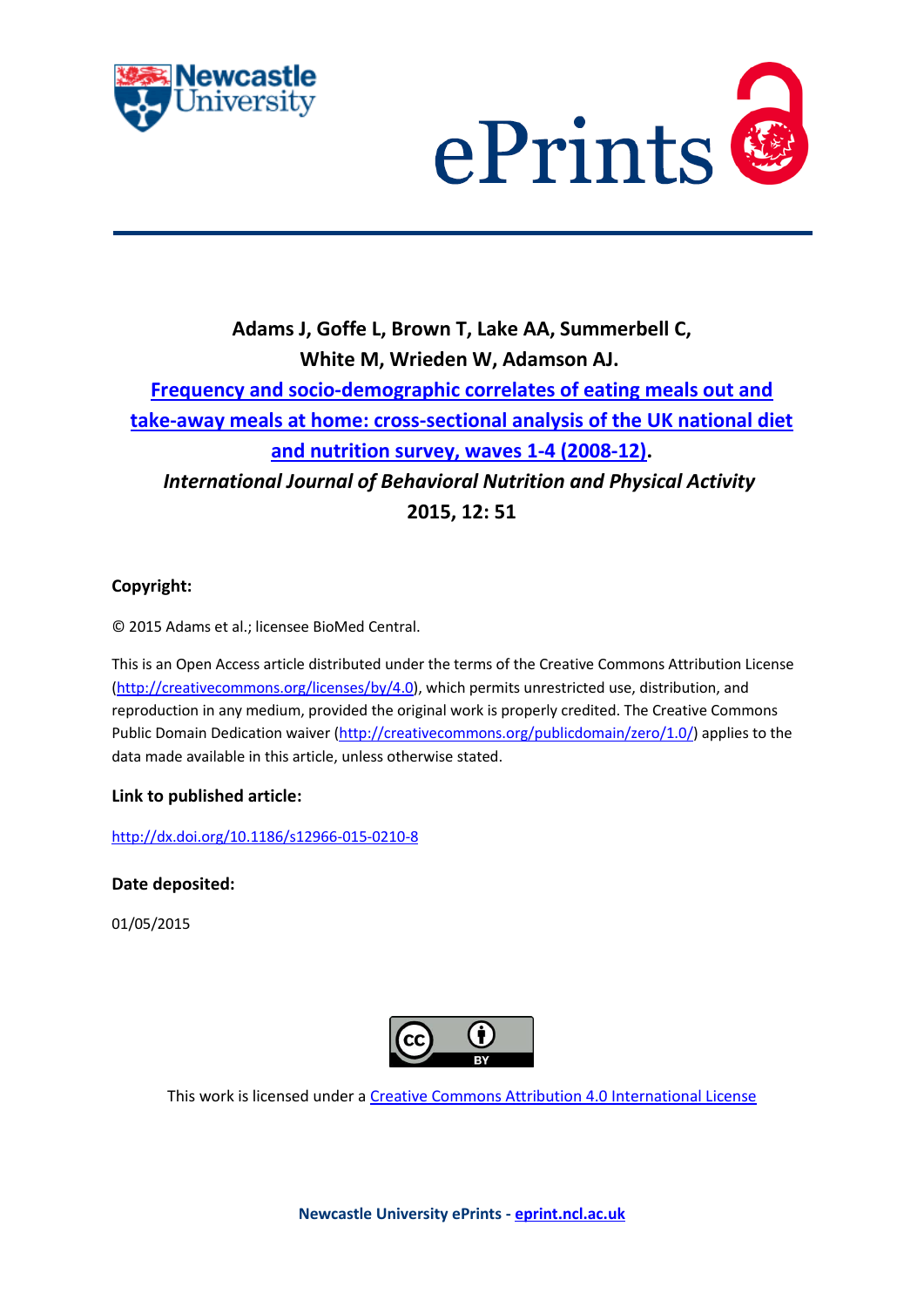

**RESEARCH RESEARCH** *CHECK CHECK CHECK CHECK CHECK CHECK CHECK CHECK CHECK CHECK CHECK CHECK CHECK CHECK CHECK CHECK CHECK CHECK CHECK CHECK CHECK CHECK CHECK CHECK CHECK CHECK CHECK CHECK CHECK CHECK CHECK CHECK CHECK* 

# Frequency and socio-demographic correlates of eating meals out and take-away meals at home: cross-sectional analysis of the UK national diet and nutrition survey, waves 1–4 (2008–12)

Jean Adams<sup>1,2\*</sup>, Louis Goffe<sup>2,3</sup>, Tamara Brown<sup>4</sup>, Amelia A Lake<sup>4</sup>, Carolyn Summerbell<sup>4</sup>, Martin White<sup>1,2</sup>, Wendy Wrieden<sup>2,3</sup> and Ashley J Adamson<sup>2,3</sup>

#### Abstract

Background: Food prepared out-of-home tends to be less healthful than food prepared at home, with a positive association between frequency of consumption and both fat intake and body fatness. There is little current data on who eats out-of-home food. We explored frequency and socio-demographic correlates of eating meals out and take-away meals at home, using data from a large, UK, population representative study.

Methods: Data were from waves 1–4 of the UK National Diet and Nutrition Survey (2008–12). Socio-demographic variables of interest were gender, age group, and socio-economic position. Self-reported frequency of consuming meals out and take-away meals at home was categorised as: less than once per week and once per week or more. Analyses were performed separately for adults (aged 18 years or older) and children.

Results: Data from 2001 adults and 1963 children were included. More than one quarter (27.1%) of adults and one fifth (19.0%) of children ate meals out once per week or more. One fifth of adults (21.1%) and children (21.0%) ate take-away meals at home once per week or more. There were no gender differences in consumption of meals out, but more boys than girls ate take-away meals at home at least weekly. The proportion of participants eating both meals out and take-away meals at home at least weekly peaked in young adults aged 19–29 years. Adults living in more affluent households were more likely to eat meals out at least once per week, but children living in less affluent households were more likely to eat take-away meals at home at least once per week. There was no relationship between socio-economic position and consumption of take-away meals at home in adults.

Conclusions: One-fifth to one-quarter of individuals eat meals prepared out-of-home weekly. Interventions seeking to improve dietary intake by reducing consumption of out-of-home food may be more effective if tailored to and targeted at adults aged less than 30 years. It may also be important to develop interventions to help children and adolescents avoid becoming frequent consumers of out-of-home food.

Keywords: Diet, Eating out, Food, Meals, Restaurant, Socioeconomic, Take-away

\* Correspondence: [jma79@medschl.cam.ac.uk](mailto:jma79@medschl.cam.ac.uk) <sup>1</sup>

<sup>1</sup> Centre for Diet & Activity Research, MRC Epidemiology Unit, University of Cambridge, School of Clinical Medicine, Box 285 Institute of Metabolic Science, Cambridge Biomedical Campus, Cambridge CB2 0QQ, UK <sup>2</sup>Institute of Health & Society, Newcastle University, Baddiley-Clark Building, Richardson Road, Newcastle upon Tyne NE2 4AX, UK

Full list of author information is available at the end of the article



© 2015 Adams et al.; licensee BioMed Central. This is an Open Access article distributed under the terms of the Creative Commons Attribution License [\(http://creativecommons.org/licenses/by/4.0\)](http://creativecommons.org/licenses/by/4.0), which permits unrestricted use, distribution, and reproduction in any medium, provided the original work is properly credited. The Creative Commons Public Domain Dedication waiver [\(http://creativecommons.org/publicdomain/zero/1.0/](http://creativecommons.org/publicdomain/zero/1.0/)) applies to the data made available in this article, unless otherwise stated.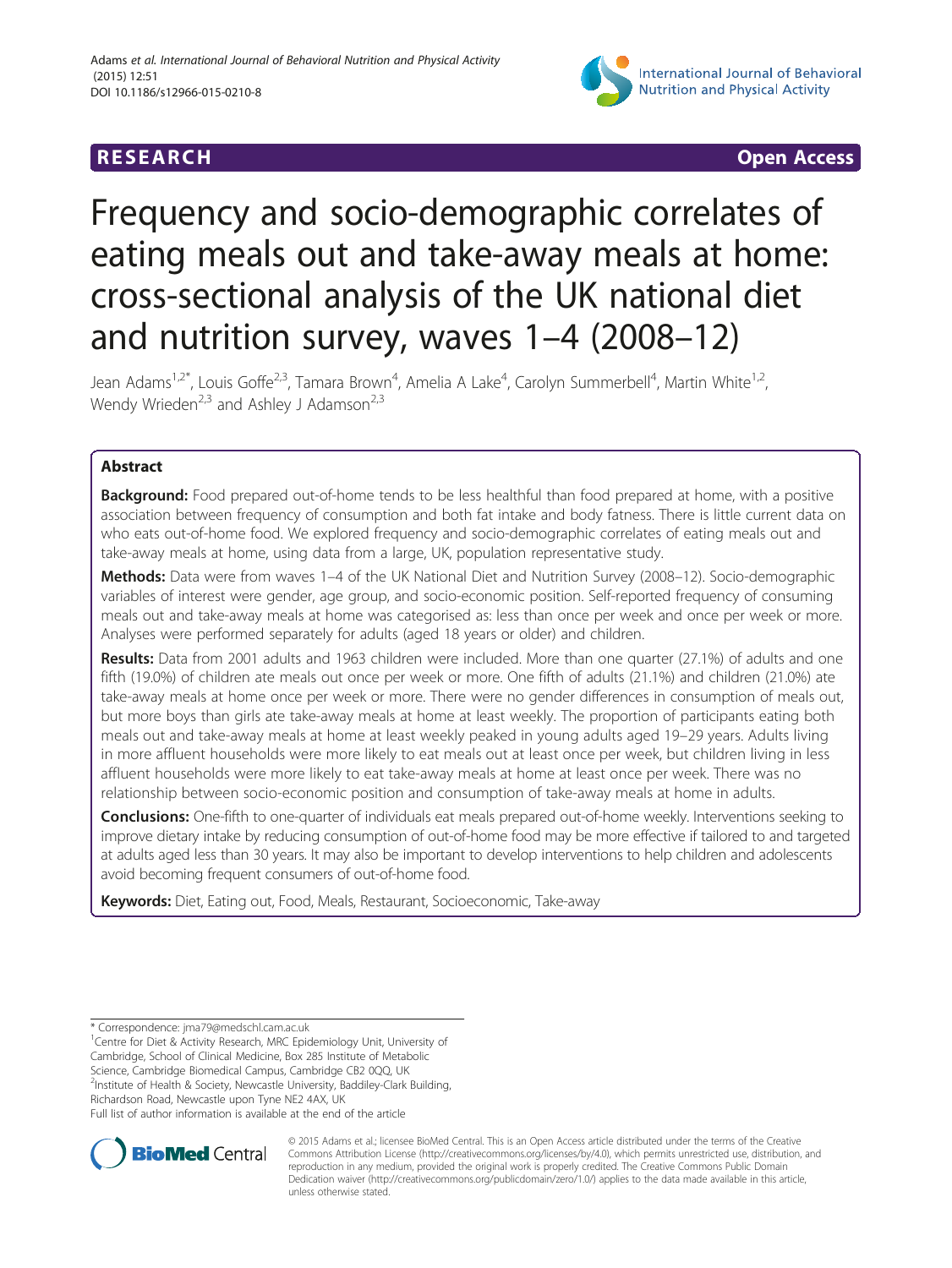#### Background

Out-of-home sources of ready-to-eat food include vending machines, take-aways, cafes, restaurants, supermarkets and convenience stores [[1\]](#page-8-0). Food prepared out-of-home tends to be less healthful than food prepared at home, particularly in terms of energy and fat content [\[2](#page-8-0)]. This likely explains the associations found between frequency of eating out-of-home food and both nutritional quality of total diet and body weight [[2,3](#page-8-0)].

Eating food prepared out-of-home is becoming more common across the world and makes a substantial contribution to individual diets and household spending on food [[2,4-6](#page-8-0)]. For example, in 2012, about 10% of total daily energy intake of UK individuals was accounted for by food prepared and consumed out-of-home, with up to an additional 4% accounted for by take-away food eaten at home [[7\]](#page-8-0). Between 2009 and 2012, expenditure on take-away food eaten at home rose by 11%, in real terms, to an average of £1.79 (\$US2.86,  $E$ 2.28) per person per week [\[7](#page-8-0)]. Over the same period, spending on eating out (excluding alcoholic drinks) rose by 7% to £8.95 (\$US14.29, €11.40) per person per week, accounting for more than one quarter (26%) of total household spending on food and non-alcoholic drinks [[7\]](#page-8-0).

In terms of socio-demographic correlates of out-ofhome food consumption, the scant, available data from developed countries suggests that men tend to consume more of their total dietary energy away from home [\[8](#page-8-0)[,9](#page-9-0)], and obtain more meals from out-of-home sources [\[5](#page-8-0)] than women. Consumption of out-of-home food tends to increase with age in children, peak in late adolescence or early adulthood [\[10](#page-9-0)], and then drop with increasing age in adulthood [[5,8,](#page-8-0)[9,11-13\]](#page-9-0). An inconsistent relationship between markers of socio-economic position and out-of-home food consumption in developed countries was found in a systematic review [[2\]](#page-8-0).

Interventions to improve the nutritional content of food prepared out-of-home have been attempted in the UK and elsewhere [[14,15](#page-9-0)]. Governmental public health and health education agencies are also increasingly urging individuals to cut down on their consumption of food prepared out-of-home, particularly fast food [[16](#page-9-0)]. As reviewed above, some evidence of differences in consumption of out-of-home food according to sociodemographic characteristics [[17,18](#page-9-0)] is emerging. However, little data from the UK exists. Better understanding of socio-demographic patterns of out-of-home eating is needed to more effectively target and tailor interventions.

Two key problems exist within the literature on outof-home eating. First, variations in the definition of outof-home eating make comparisons between studies difficult [[2,4](#page-8-0)]. Some authors focus on food consumed out-of-home, irrespective of where it was prepared; (e.g. [[8-](#page-8-0)[10,12\]](#page-9-0)) whilst others focus on food prepared out-ofhome, irrespective of where it was consumed (e.g. [[5](#page-8-0)[,11](#page-9-0),[13,19\]](#page-9-0)). Second, international differences in dietary intake [[20\]](#page-9-0) and out-of-home eating patterns [\[8](#page-8-0)] mean data from one country may not be generalisable to others.

To add to the sparse literature on who eats out-of-home food, we explored frequency and socio-demographic correlates of eating meals out and take-away meals at home, using data from a large, UK, population-representative study. We particularly focused on food prepared, rather than consumed, out-of-home as food prepared out-ofhome is the subject of current policy focus [[16](#page-9-0)].

#### **Methods**

We performed a cross-sectional analysis of the first four years of data from the UK National Diet and Nutrition Survey (NDNS).

#### Data source and participants

The NDNS is an annual, cross sectional survey collecting information on the food consumption, nutrient intakes and nutritional status of people aged 1.5 years and older living in private households in the UK. The current programme began in 2008–09 and recruits around 1000 participants per year – 500 children aged 1.5-18 years, and 500 adults aged 19 years or older. As far as possible, sampling, recruitment and data collection methods stay constant from year to year allowing data to be combined across survey years.

Households across the UK are selected to take part in the NDNS using a multi-stage probability design. In each wave, a random sample of primary sampling units is selected for inclusion. These primary sampling units are small geographical areas that allow more efficient data collection by enabling it to be geographically focused. Within these primary sampling units, private addresses are randomly selected for inclusion. If, on visiting, it is found that more than one household lives at a particular address, one is randomly selected for inclusion. Within participating households, up to one adult and one child are randomly selected to take part. Data collection involves a researcher interview covering socio-demographics and shopping, cooking and eating habits; participant completion of a four-day food diary; and a nurse visit. Parents, or carers, provide information on children aged 11 years and younger [[21\]](#page-9-0).

Overall, 91% of households eligible for inclusion agreed to take part in the first four waves of NDNS. Usable food diaries (three or four completed days) were collected from at least one household member in 58% of eligible households. At an individual level, 56% of those selected to take part completed usable food diaries: 2083 adults and 2073 children [\[21\]](#page-9-0).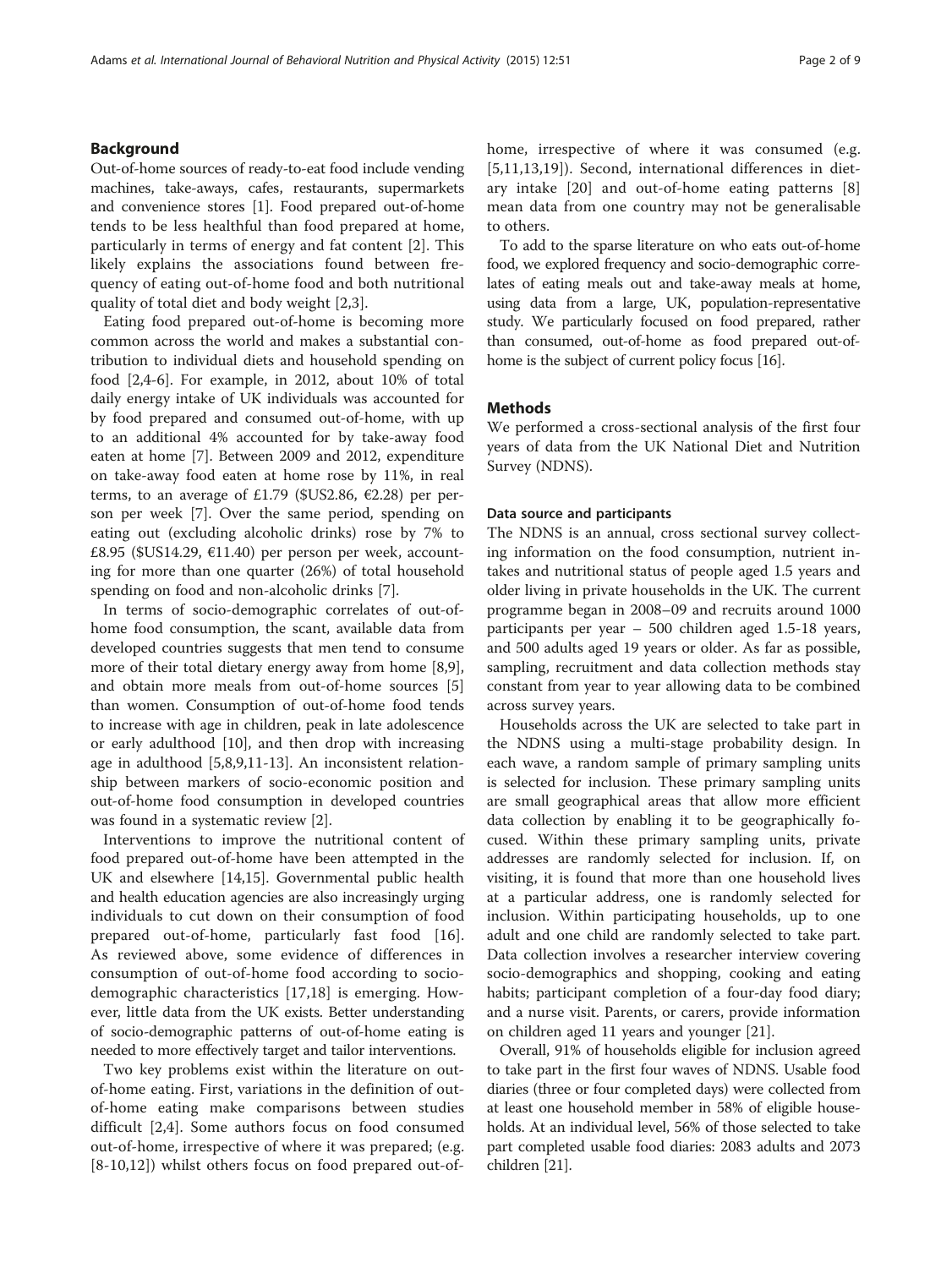Anonymised data from the first four waves (2008–09 to 2011–12) of the NDNS were obtained from the UK Data Archive – a data sharing service for the UK research community. These data are available to other eligible researchers directly from the Archive.

#### Variables of interest

Frequency of eating meals out and take-away meals at home Whilst the NDNS food diary includes information on where food was consumed, it does not collect information on where food was obtained. However, the researcher interview includes two questions on frequency of eating food prepared out-of-home. These are: "On average, how often do you/does child eat meals out in a restaurant or cafe?"; and "On average, how often do you/ does child eat take-away meals at home?". In both questions it is specified that "'meals' means more than a beverage or bag of chips" and participants are asked to "include pizza, fish and chips, Indian, Chinese, burgers, kebab etc.". Response options are: "rarely or never", "1-2 times per month", "1-2 times per week", "3-4 times per week", and "5 or more times per week". We believe these questions were designed specifically for the NDNS. Information is not available on the reliability or validity of these questions, but similar frequency-based questions have been used previously [[5\]](#page-8-0).

Responses in the two least frequent categories of the above questions (rarely or never, and 1–2 times per month) were collapsed for analysis as previous research indicates that the health risks associated with fast food occur in those with frequent consumption (more than once per week) [\[22](#page-9-0)]. As 5% or fewer participants consumed meals out or take-away meals at home more than 1–2 times per week, responses in the three most frequent categories (1–2 times per week, 3–4 times per week, and 5 or more times per week) were also combined for analysis. This led to dichotomous outcome variables with categories of: less than once per week; and once per week or more.

#### Socio-demographic variables

Three socio-demographic variables were included: age in years, gender, and socio-economic position. Age was collapsed into approximately 5-year categories for children, and 10-year categories for adults.

Socio-economic position (SEP) was measured using household occupational social class and, in adults only, individual age at completion of full time education. Although net household income (another common measure of SEP) [\[17,18](#page-9-0)] is collected in NDNS, around 15% of participants refuse the question and this level of attrition was not considered acceptable.

Occupational social class was categorised using the threelevel National Statistics Socio-economic Classification [\[23](#page-9-0)]

of the household as: higher managerial, administrative and professional occupations; intermediate occupations; and routine and manual occupations. This classification assigns all individuals living in the same household according to the occupation of the householder - the individual responsible for owning or renting the accommodation. Where there is more than one householder, the individual with the highest income takes precedence. Where more than one householder has the same income, the oldest individual takes precedence. Unemployed householders are categorised according to their last main occupation. A small number of households are excluded from this classification where the householder has never worked.

Individual age at completion of full time education was categorised as less than 16 years (equivalent to having obtained less than basic school leaving qualifications), 16–17 (equivalent to basic school leaving qualifications), or more than 18 years (equivalent to advanced school leaving qualifications or more). This variable was not calculated for children aged 18 years or younger as many have not completed full time education. Education was used as an individual, rather than household, marker of SEP. As such we did not use parental education as a proxy for children as it would not be clear which parents' educational status to apply.

#### Data analysis

Individuals were included in the analysis if they took part in the NDNS in waves 1–4 and information on all of the variables of interest was available.

Logistic regression was used to explore the unadjusted, and mutually adjusted, relationships between likelihood of eating meals out or take-away meals at home once per week or more often across sociodemographic variables. As there was evidence that different patterns in proportion of participants eating these meals once per week or more according to age in adults and children, all analyses were conducted separately for children (18 years or younger) and adults (older than 18 years).

Study weights, prepared by NDNS and provided with the data, were used to account for selective non-response. These weights take account of the fact that whilst sampling for the NDNS is populationrepresentative, response is not. Some population groups are less likely to respond to the invitation to take part in the NDNS than others. Applying study weights corrects for this selective non-response and returns the results to population-representative. The use of study weights mean that percentages (with 95% confidence intervals) are presented rather than raw frequencies.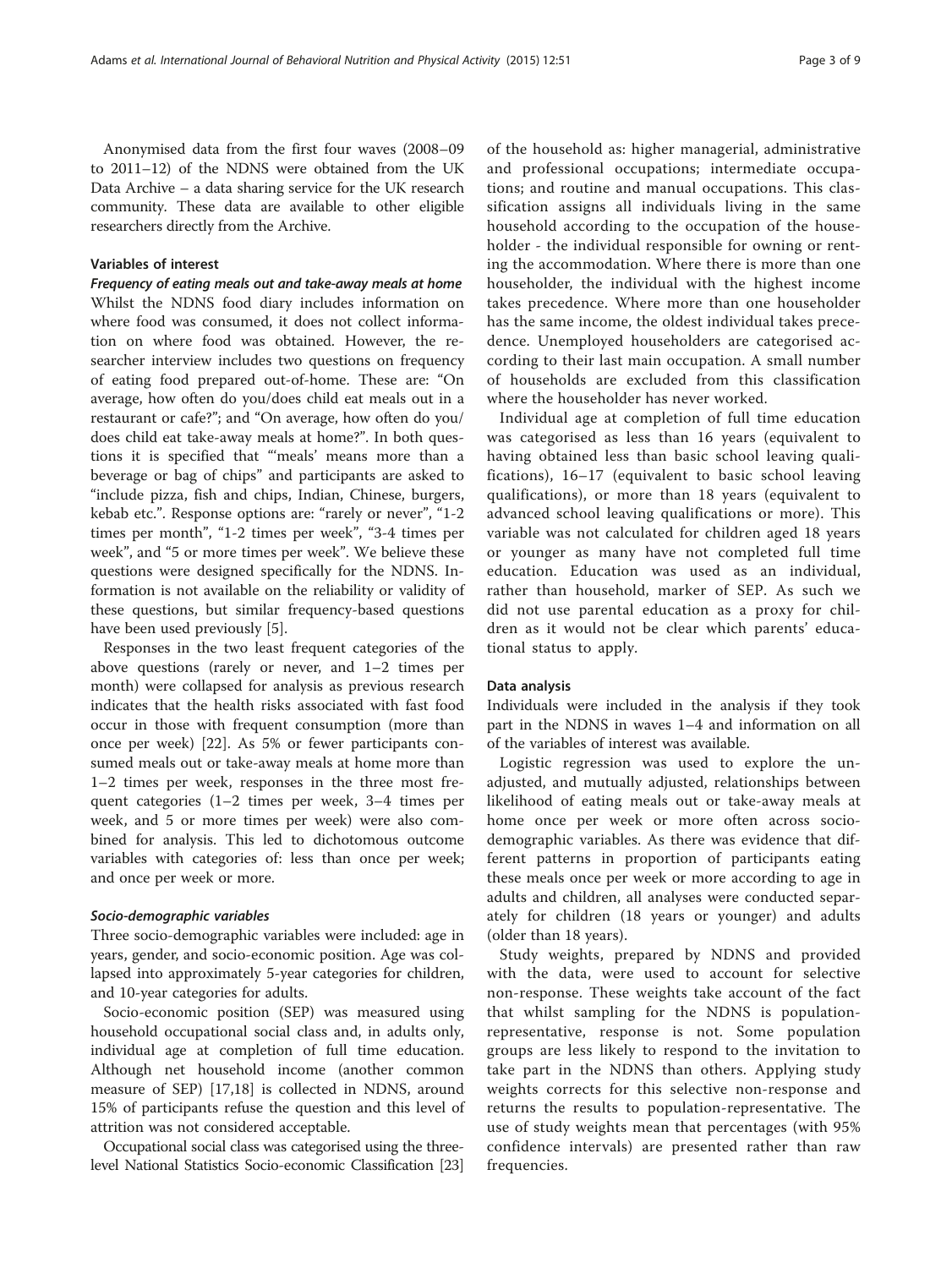All analyses were conducted in Stata v13.

#### **Ethics**

Ethical approval for collection of NDNS data was provided by Oxfordshire A Research Ethics Committee. Ethical approval for this secondary analyses of anonymised data was not required.

#### Results

Of 2083 adults and 2073 children who took part in the NDNS in waves 1–4, 2001 (96.1%) adults and 1963 (94.7%) children were included in the analyses. The distribution of participants across socio-demographic variables is shown in the first data column of Table 1.

The proportion of participants who ate meals out once per week or more, overall and by socio-demographic variables, is shown in Table 1. Just over one-quarter of adults (27.1%) and just less than one-fifth of children (19.0%) ate meals out once per week or more. There were no gender differences in proportions eating meals out once per week or more in adults or children. In adults, eating meals out once per week or more was most common in the youngest age groups (19–29 years), with significantly more participants in this group (41.0%) eating meals out once per week or more than in other groups (20.1%-27.6%) in unadjusted and mutually adjusted analyses. However, there was no evidence of an inverse linear association with age. Significantly fewer children aged 10–14 years ate meals out once per week or more than those in the youngest age group  $(1.5 -$ 4 years), but there were no other statistically significant differences by age in children.

Adults living in households in the intermediate and most affluent occupational social class were significantly more likely to eat meals out once per week or more than those in the lowest social class in both unadjusted and adjusted analyses. However, there was no difference in the proportion of adults eating meals out once per week

|  |  |  |  |  |  | Table 1 Frequency of eating meals out by socio-demographic variables; UK National Diet & Nutrition Survey 2008-12 |  |
|--|--|--|--|--|--|-------------------------------------------------------------------------------------------------------------------|--|
|--|--|--|--|--|--|-------------------------------------------------------------------------------------------------------------------|--|

| Variable                   | Level                     | Distribution, % <sup>1</sup><br>(95% CI) | 1-2/week or<br>more, % (95% CI) | Unadjusted<br>OR (95% CI) | Mutually adjusted<br>OR (95% CI) |
|----------------------------|---------------------------|------------------------------------------|---------------------------------|---------------------------|----------------------------------|
| All adults $(n = 2001)$    |                           | 100                                      | $27.1$ ( $25.0 - 29.4$ )        |                           |                                  |
| Gender                     | Male                      | 49.1 $(46.7 - 51.6)$                     | $28.8(25.5 - 32.2)$             | Reference                 | Reference                        |
|                            | Female                    | $50.9(48.4 - 53.3)$                      | $25.6$ (22.8 - 28.6)            | $0.90(0.70 - 1.15)$       | $0.89(0.70 - 1.14)$              |
| Age (years)                | 19-29                     | $18.2(16.1 - 20.5)$                      | $41.0(34.4 - 47.9)$             | Reference                 | Reference                        |
|                            | $30 - 39$                 | $17.4(15.7 - 19.2)$                      | $21.9(17.7 - 26.7)$             | $0.39(0.26 - 0.58)$       | $0.35(0.23 - 0.54)$              |
|                            | 40-49                     | $19.2$ (17.4 - 21.1)                     | $24.7(20.5 - 29.4)$             | $0.47(0.32 - 0.70)$       | $0.43(0.29 - 0.65)$              |
|                            | 50-59                     | $15.8(14.2 - 17.6)$                      | $25.7(21.1 - 31.0)$             | $0.51$ (0.34 - 0.77)      | $0.48$ (0.32 - 0.73)             |
|                            | 60-69                     | $14.0(12.4 - 15.7)$                      | $20.1$ (15.3 - 25.8)            | $0.36$ (0.22 - 0.57)      | $0.34(0.21 - 0.56)$              |
|                            | >69                       | $15.4(13.7 - 17.3)$                      | $27.6$ (22.3 – 33.7)            | $0.58(0.37 - 0.90)$       | $0.57(0.35 - 0.90)$              |
| <b>NS-SEC</b>              | Routine & manual          | $35.4$ (33.1 - 37.8)                     | $20.8(17.7 - 24.3)$             | Reference                 | Reference                        |
|                            | Intermediate              | $20.5(18.6 - 22.5)$                      | $29.7(24.8 - 35.0)$             | $1.76$ (1.24 - 2.49)      | $1.89(1.33 - 2.69)$              |
|                            | Managerial & professional | $44.1$ $(41.7 - 46.6)$                   | $31.1 (27.7 - 34.7)$            | $1.81(1.37 - 2.41)$       | $1.95(1.43 - 2.65)$              |
| Age left education (years) | $<$ 16                    | $24.1$ (21.9 – 26.5)                     | $24.2$ (19.8 - 29.3)            | Reference                 | Reference                        |
|                            | $16 - 17$                 | $35.5(33.0 - 38.0)$                      | $25.7(22.0 - 29.7)$             | $1.08$ (0.78 - 1.50)      | $0.97(0.68 - 1.40)$              |
|                            | >17                       | $40.4$ (37.8 – 43.0)                     | $29.5(25.7 - 33.6)$             | $1.31(0.95 - 1.80)$       | $1.01(0.69 - 1.48)$              |
| All children $(n = 1963)$  |                           | 100                                      | $19.0(17.2 - 21.0)$             |                           | $\overline{\phantom{0}}$         |
| Gender                     | Male                      | $52.0$ (49.5 - 54.4)                     | $20.0$ (17.4 - 22.8)            | Reference                 | Reference                        |
|                            | Female                    | $48.0 (45.6 - 50.5)$                     | $18.0(15.5 - 20.8)$             | $0.88$ (0.67 - 1.14)      | $0.87(0.66 - 1.13)$              |
| Age (years)                | $0 - 4$                   | $19.6(17.9 - 21.5)$                      | $21.0(17.4 - 25.1)$             | Comparator                | Comparator                       |
|                            | $5 - 9$                   | $28.4(26.2 - 30.6)$                      | $17.3(14.2 - 21.0)$             | $0.82$ (0.57 - 1.16)      | $0.81(0.57 - 1.16)$              |
|                            | $10 - 14$                 | $28.4(26.2 - 30.8)$                      | $13.5(10.6 - 17.0)$             | $0.61$ (0.42 - 0.89)      | $0.61(0.42 - 0.89)$              |
|                            | $15 - 18$                 | $23.5(21.4 - 25.8)$                      | $26.1$ $(21.8 - 31.0)$          | $1.25(0.87 - 1.81)$       | $1.27(0.88 - 1.82)$              |
| <b>NS-SEC</b>              | Routine & manual          | $37.0$ (34.6 – 39.5)                     | $17.9(15.0 - 21.3)$             | Reference                 | Reference                        |
|                            | Intermediate              | $20.0$ (18.1 – 22.1)                     | $21.4(17.3 - 26.2)$             | $1.34(0.93 - 1.94)$       | $1.35(0.93 - 1.96)$              |
|                            | Managerial & professional | $43.0(40.6 - 45.4)$                      | $18.8(16.2 - 21.7)$             | $1.10(0.81 - 1.48)$       | $1.12(0.83 - 1.52)$              |

<sup>1</sup> weighted percentages that correct for selective non-response.

CI: confidence intervals; NS-SEC: National Statistics Socio-economic Classification.

Bold indicates statistically significantly different from reference category at p < 0.05.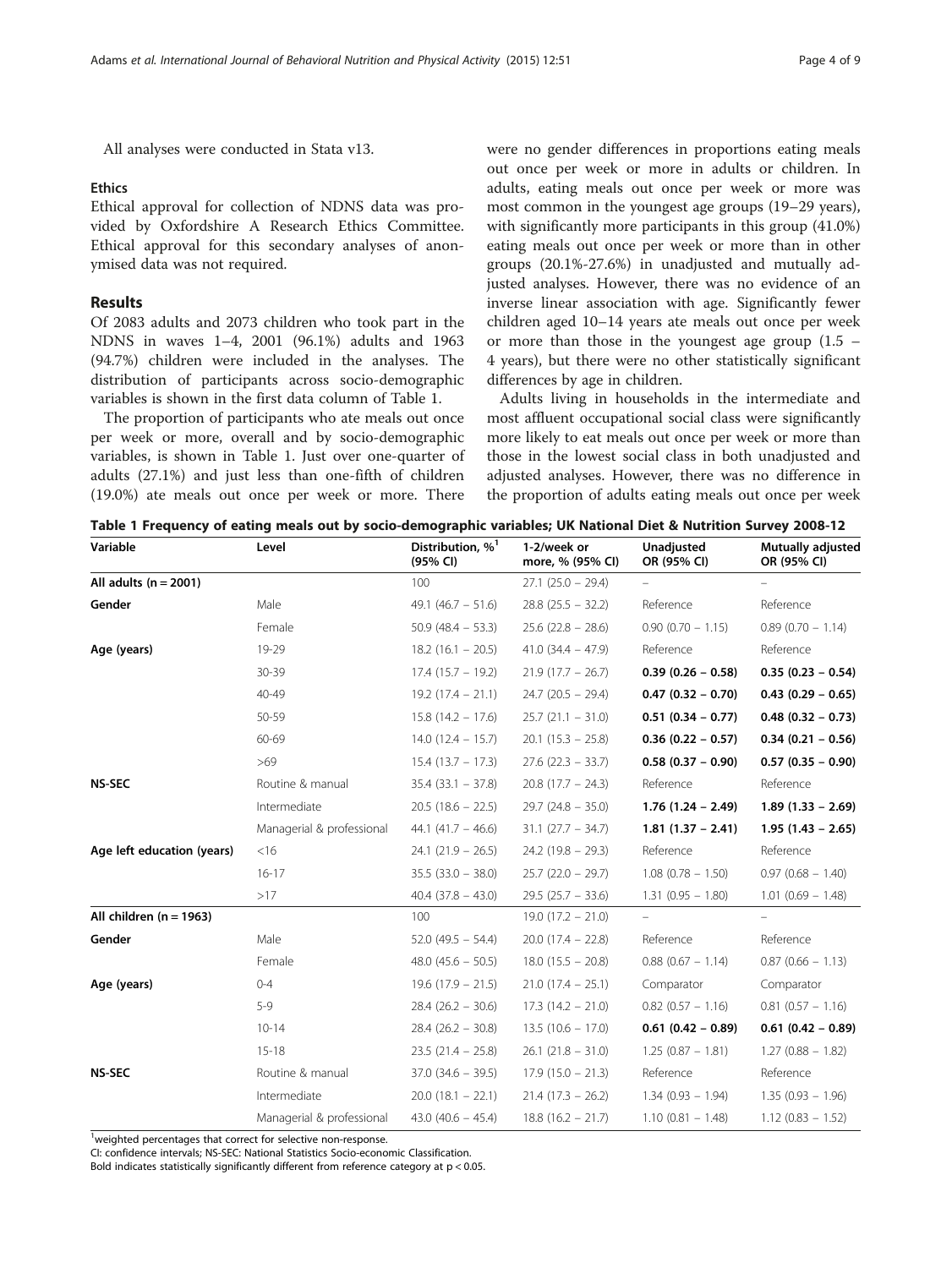or more by individual education in adults, or by household occupational social class in children.

Table 2 shows the proportion of participants who ate take-away meals at home once per week or more. More than one fifth of adults (21.1%) and children (21.0%) ate take-away meals at home this frequently.

There were no gender differences in the proportion of participants who ate take-away meals at home once per week or more in adults, but girls were less likely to eat these meals frequently than boys – in unadjusted and mutually adjusted analyses. In adults, the proportion of participants eating take-away meals at home once per week or more tended to decrease with age. Adults in the oldest group (more than 69 years) were one fifth as likely to eat these meals once per week or more than those aged 19–29 years. In children, the proportion eating take-away meals at home once per week or more

increased with age. Children aged older than 9 years were significantly more likely to eat these meals at least once per week than those aged less than 5 years in both unadjusted and mutually adjusted analyses. Children aged 15–18 years were more than twice as likely to eat these meals once per week or more than children aged  $1.5 - 4$  years.

There was no difference in the proportion of adults eating take-away meals at home once per week or more by household occupation social class or individual education in adults after mutual adjustment. However, children living in households of the highest occupational social class were significantly less likely to eat take-away meals at home once per week or more than those living in the least affluent households.

Table [3](#page-6-0) shows cross-tabulations of eating meals out and take-away meals at home in adults and children.

Table 2 frequency of eating take away meals at home by socio-demographic variables; UK National Diet & Nutrition Survey 2008-12

| Variable                    | Level                     | 1-2/week or more,<br>% (95% CI) | Unadjusted<br>OR (95% CI) | Mutually adjusted<br>OR (95% CI) |
|-----------------------------|---------------------------|---------------------------------|---------------------------|----------------------------------|
| All adults $(n = 2001)$     |                           | $21.1(19.1 - 23.3)$             |                           |                                  |
| Gender                      | Male                      | $23.1 (20.1 - 26.4)$            | Reference                 | Reference                        |
|                             | Female                    | $19.2(16.6 - 22.0)$             | $0.89$ (0.68 - 1.17)      | $0.94(0.71 - 1.23)$              |
| Age (years)                 | 19-29                     | $32.4(26.3 - 39.1)$             | Reference                 | Reference                        |
|                             | 30-39                     | $25.8(21.3 - 30.9)$             | $0.82$ (0.54 - 1.26)      | $0.81$ $(0.53 - 1.23)$           |
|                             | 40-49                     | $26.5(22.1 - 31.4)$             | $0.96$ (0.64 - 1.45)      | $0.90(0.59 - 1.36)$              |
|                             | 50-59                     | $16.9(12.9 - 21.8)$             | $0.50(0.32 - 0.80)$       | $0.49$ (0.31 - 0.78)             |
|                             | 60-69                     | $12.6(8.6 - 17.9)$              | $0.38(0.22 - 0.66)$       | $0.36(0.21 - 0.64)$              |
|                             | >69                       | $7.9(4.7 - 12.9)$               | $0.19(0.09 - 0.39)$       | $0.18$ (0.08 - 0.37)             |
| <b>NS-SEC</b>               | Routine & manual          | $22.1(18.8 - 25.8)$             | Reference                 | Reference                        |
|                             | Intermediate              | $23.5(19.0 - 28.8)$             | $1.03(0.71 - 1.51)$       | $1.09(0.73 - 1.60)$              |
|                             | Managerial & professional | $19.2(16.4 - 22.3)$             | $0.99(0.73 - 1.34)$       | $1.03(0.74 - 1.44)$              |
| Age left education (years)  | $<$ 16                    | $14.5(10.9 - 19.0)$             | Comparator                | Comparator                       |
|                             | $16 - 17$                 | $25.8(22.0 - 29.9)$             | $2.04(1.39 - 3.00)$       | $1.25(0.83 - 1.89)$              |
|                             | >17                       | $19.9(16.8 - 23.5)$             | $1.47(0.99 - 2.17)$       | $0.83(0.53 - 1.31)$              |
| All children ( $n = 1963$ ) |                           | $21.0(19.1 - 23.1)$             | $\overline{\phantom{0}}$  | $\equiv$                         |
| Gender                      | Male                      | $23.7(20.8 - 26.7)$             | Reference                 | Reference                        |
|                             | Female                    | $18.2(15.6 - 21.1)$             | $0.71$ (0.55 - 0.93)      | $0.70(0.54 - 0.91)$              |
| Age (years)                 | $0 - 4$                   | $14.0(10.8 - 17.9)$             | Reference                 | Reference                        |
|                             | $5 - 9$                   | $18.4(15.1 - 22.1)$             | $1.43(0.96 - 2.11)$       | $1.44(0.98 - 2.14)$              |
|                             | $10 - 14$                 | $23.1(19.3 - 27.4)$             | $1.77(1.20 - 2.61)$       | $1.79(1.20 - 2.64)$              |
|                             | $15 - 18$                 | $27.7$ (23.1 - 32.7)            | $2.43$ (1.63 - 3.64)      | $2.44$ (1.63 - 3.65)             |
| <b>NS-SEC</b>               | Routine & manual          | $26.0$ (22.6 - 29.9)            | Reference                 | Reference                        |
|                             | Intermediate              | $20.4(16.1 - 25.4)$             | $0.81$ (0.56 - 1.17)      | $0.82(0.57 - 1.19)$              |
|                             | Managerial & professional | $17.0(14.4 - 19.9)$             | $0.59(0.44 - 0.79)$       | $0.60$ (0.45 - 0.81)             |

<sup>1</sup> weighted percentages that correct for selective non-response.

OR: odds ratio; CI: confidence intervals; NS-SEC: National Statistics Socio-economic Classification.

Bold indicates statistically significantly different from reference category at p < 0.05.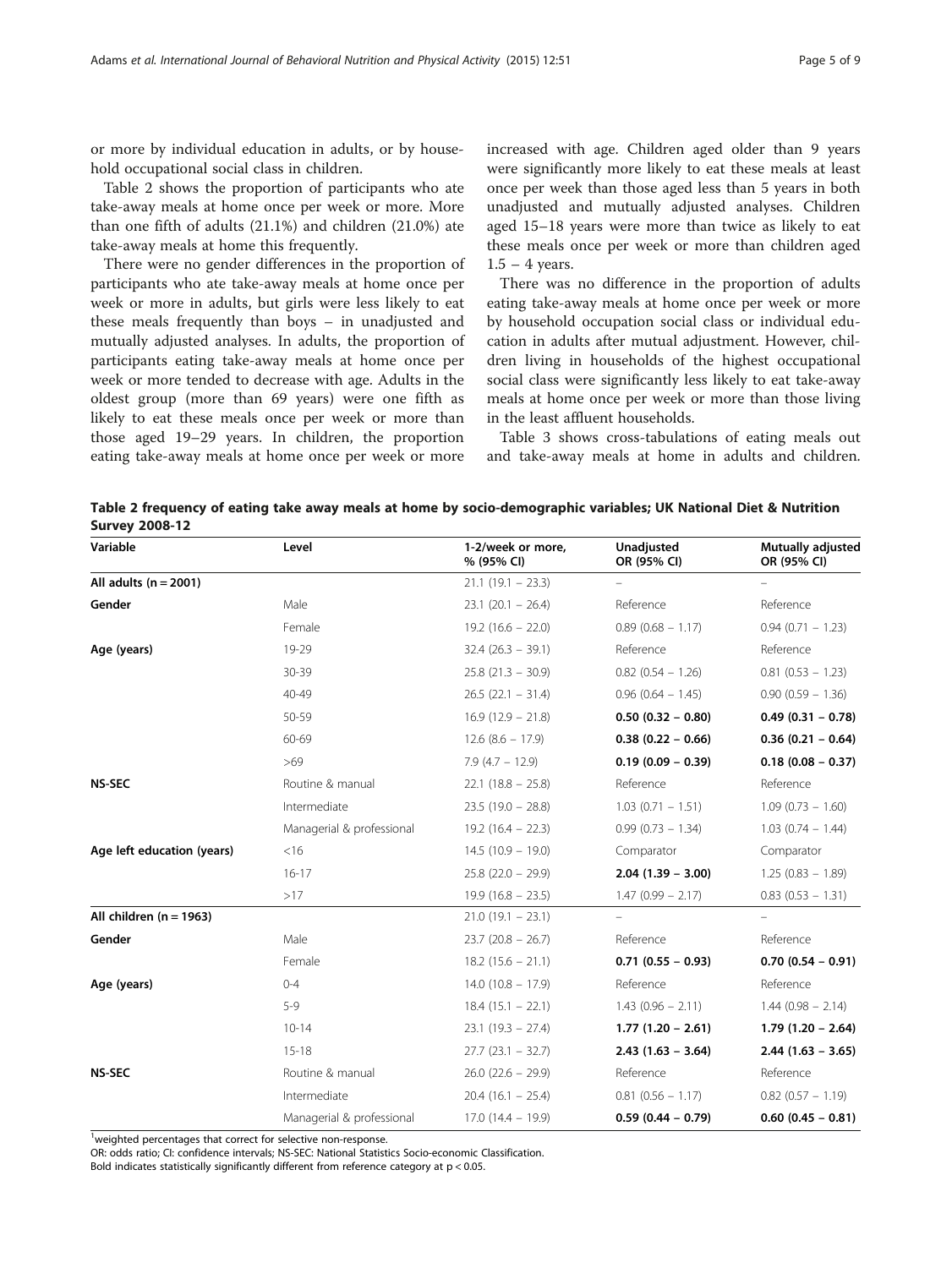#### <span id="page-6-0"></span>Table 3 Cross-tabulation of frequency of eating meals out and take-away meals at home; UK National Diet & Nutrition Survey 2008-12

| Meals out                 | Take-away meals at home |                                   |      | Chi-squared         |  |
|---------------------------|-------------------------|-----------------------------------|------|---------------------|--|
|                           |                         | <1/week 1-2/week Total<br>or more |      | (df), p-value       |  |
| All adults $(n = 2001)$   | 78.9                    | 21.1                              | 100  |                     |  |
| <1/week                   | 60.0                    | 12.9                              | 72.9 |                     |  |
| 1-2/week or more          | 18.9                    | 8.2                               | 27.1 | 18.39 (1), <0.001   |  |
| All children $(n = 1963)$ | 79 O                    | 21.0                              | 100  |                     |  |
| <1/week                   | 66.9                    | 14.1                              | 81.0 |                     |  |
| 1-2/week or more          | 121                     | 6.9                               | 19.0 | $45.66(1)$ , <0.001 |  |

Figures show % of all participants in each cell, weighted for selective non-response.

There was evidence that both adults and children who ate meals out at least once per week were also more likely to eat take-away meals at home at least once per week.

#### **Discussion**

#### Statement of principal findings

As far as we are aware, this is the first description of frequency and socio-demographic correlates of eating food from out-of-home sources in a UK populationrepresentative cohort. In terms of frequency of consumption, around one quarter of adults and one fifth of children ate meals out once per week or more; around one fifth of adults and children ate take-away meals at home once per week or more. In terms of sociodemographic correlates, the only gender differences were that boys were more likely to eat take-away meals at home at least once per week than girls. The proportion of participants who ate both meals out and take-away meals at home at least once per week peaked at age 19–29 years and decreased in older adults. Adults living in households of higher occupational social class were more likely to eat meals out at least once per week, but there was no difference by individual education in adults or household social class in children. Noticeably, there were no socio-economic differences in the proportion of adults eating take-away meals at home at least once per week. But, children living in households of the highest occupation social class were less likely to eat take-away meals at home at least once per week than those in the lowest.

#### Interpretation and implications of findings

In a number of countries, governments provide advice on how to choose more healthful options when eating meals out and choosing take-away meals, but no guidance on the maximum recommended frequency of consumption is provided [[24,25](#page-9-0)]. Studies have found

that the health risks associated with fast food occur in those with consumption more than once per week [[22](#page-9-0)]. If 'fast food' and 'take-away' food can be equated, our findings indicate this level of consumption is particularly common in certain population sub-groups. In particular, almost one-third of adults aged 19–29 years ate take-away meals at home this often. Consumers, particularly aged 19–29 years, may benefit from interventions to decrease frequency of consumption.

Differences in methods also make it hard to compare frequency of consumption reported here with previous work. The most comparable previous data reports on frequency of eating meals prepared in restaurants (either sit-in or take-away) amongst adults in the USA – where 41% of US adults ate such meals three times or more per week in 2000 [\[5](#page-8-0)]. As 5% or less of participants in the current study consumed meals out or take-away meals at home more than 1–2 times per week, this suggests that consumption is substantially higher in the USA than the UK. Further consideration of why individuals consume meals out and take-away meals at home, and if this differs between the USA and UK, could inform the development of interventions to prevent further increases in, and even reduce, consumption in both settings, and elsewhere.

Changes in consumption of meals out and take-away meals at home over time may also limit comparisons with previous studies. There is evidence that the prevalence of out-of-home eating establishments increased between 1980 and 2000 [[26\]](#page-9-0), suggesting that consumption has also increased over recent decades.

Our finding that boys were more likely than girls to eat take-away meals at home, but not meals out, frequently reflects previous findings. Others have reported that men obtain a greater proportion of their total energy from food consumed out-of-home [[8,](#page-8-0)[9\]](#page-9-0), and consume commercially prepared foods more often [\[5](#page-8-0)]. The distinctions between meals out and take-away meals at home, and gender differences in children, have not been previously studied. Unlike previous work [\[5,8](#page-8-0)[,9](#page-9-0)], we did not find the same gender difference in frequency of consumption of either type of meal in adults. It is possible that patterns of out-of-home eating by gender may have changed in recent years.

Our finding that consumption of both meals out and take-away meals at home peak in early adulthood (19–29 years) is similar to previous reports [\[5,8,](#page-8-0)[9,11](#page-9-0)-[13](#page-9-0)]. However, few previous studies have explored the relationship with age in children, and only one has included both adults and children [\[11](#page-9-0)]. These trends may reflect true changes in consumption over the lifecourse, secular trends in consumption, or a mixture of both. For example, older people may be less likely to eat meals from out-of-home sources because they tend to have less disposable income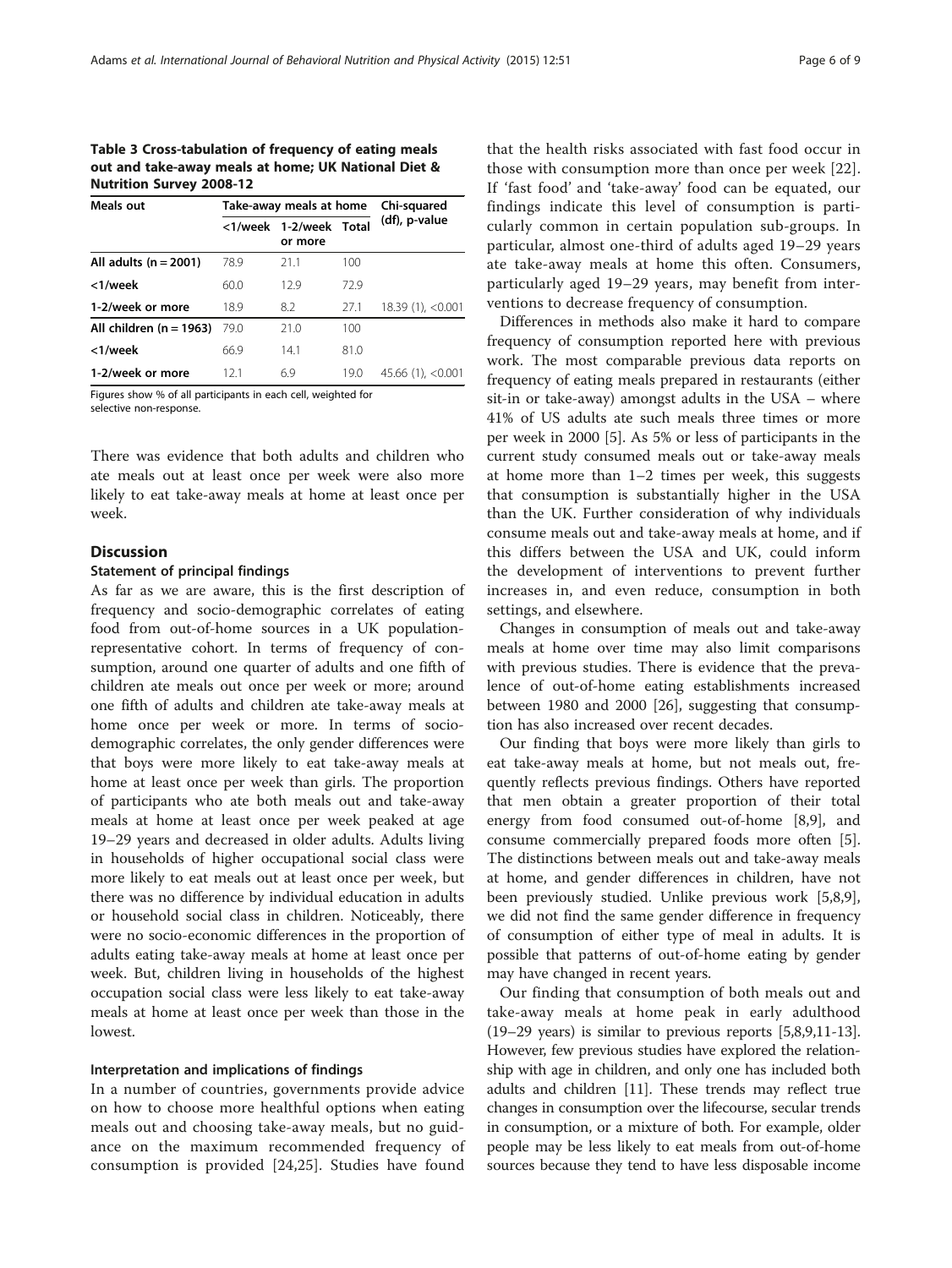than others [\[27](#page-9-0)]; because they did not develop the habit earlier in their life when such options were less common [[5\]](#page-8-0); or for a combination of these, and other, reasons.

We did not study the nutritional quality of the out-ofhome meals consumed by participants. It would be inappropriate to assume that all meals from out-of-home sources are nutritionally equal and there may be systematic differences in what is consumed by socio-demographic characteristics. Interventions seeking to improve dietary intake by reducing consumption of out-of-home food may be more effective if tailored to, and perhaps targeting at, adults aged less than 30 years. It may also be important to develop interventions to help children and adolescents avoid becoming frequent out-of-home food consumers.

Eating meals out at least once per week was particularly high in the youngest children (1.5-4 years) (21.0%). This may reflect that these children spend little or no time in formal educational settings meaning they have more opportunity than others to accompany their parents to lunches out, in particular.

Adults of higher SEP, measured by household occupational class, but not individual education, were most likely to eat meals out at least once per week. This may reflect the differences in what different measures of SEP capture. Household occupational social class is more often a measure of current status than educational attainment – which may reflect circumstances many years in the past. [\[17,18](#page-9-0)] Differences in eating meals out by occupational class may reflect that such meals can be expensive (although comparative data on the cost of meals out, take-away meals, and home cooked meals is not readily available), as well as cultural differences in leisure activities [[28](#page-9-0)].

No differences in consumption of take-away meals at home were seen in adults according to either measure of SEP. However, children living in households of higher occupational class were less likely to eat take-away meals once per week or more than those living in households of the lowest occupational class. This is perhaps contrary to popular beliefs where high take-away consumption in less affluent groups (across the board, and not just in children) is suggested to contribute to socio-economic inequalities in obesity [[29,30\]](#page-9-0). As noted, previous studies have reported inconsistent associations between SEP and out-of-home eating in adults [\[2](#page-8-0)]. Our results suggest this may be due to differences in definition of out-of-home eating, with different relationships seen for meals out and take-away meals at home; or differences in operationalization of SEP, with different relationships seen for occupational social class and education (in adults). It is possible that socio-economic trends in take-away consumption in today's children will carry forward to tomorrow's adults.

We studied meals out and take-away meals separately as there is reason to believe these represent different types of eating [\[28,31\]](#page-9-0). Whilst the same food can be bought to take-away or eat in-store in some outlets, many outlets will provide only food to take-away or only food to eat in [[1\]](#page-8-0). Furthermore, the prevalence of these different types of outlets varies with socio-economic markers of local areas. In particularly, restaurants for consuming meals out are most common in more affluent areas in the UK [[32\]](#page-9-0).

The fact eating take-away meals at home was more common in less affluent children, but not adults, suggests that socio-economic influences on consumption are not consistent across the lifecourse. Take-away outlet density is higher in more deprived UK neighbourhoods [[33\]](#page-9-0), and everyday exposure to take-away outlets across home and work neighbourhoods and commuting routes has been associated with consumption in UK adults [[34\]](#page-9-0). It is possible that children are less mobile in their daily lives and so are more exposed to their home neighbourhood environment than adults. Thus, children who live in deprived neighbourhoods may be particularly exposed to the take-away outlets concentrated there, whereas more mobile adults living in the same neighbourhoods may have more variable take-away outlet exposure as they spend time at home, at work, and commuting.

#### Strengths and limitations of methods

The NDNS aims to recruit a population-representative sample at each wave and study weights are provided to take account of selective non-response where this exists. Our results are, therefore, likely to be generalisable across the UK. However, given known international differences in eating patterns [[8,](#page-8-0)[20](#page-9-0)], they may not be generalisable to other contexts. Further work, using consistent methods, is required to provide internationally comparable information. The large sample size of both children and adults means that our analyses are unlikely to be underpowered.

The current data were collected in 2008–12, making this the most up-to-date UK dataset on this topic. Whilst it is possible that more recent data may reveal different trends, there was no evidence of differences in frequency of consumption over the four survey years included (data not shown).

Although NDNS does sometimes include one adult and one child per household and it would be possible, in some cases, to explore household congruence of out-ofhome eating patterns, this was out with the scope of the current work. Future work could explore household, and other influences, on eating out-of-home.

The validity and reliability of the questions used to assess frequency of consumption have not been explored. One previous study found that frequency of eating out-ofhome food in children aged 5–12 years tended to be under-reported in questionnaire compared to food-diary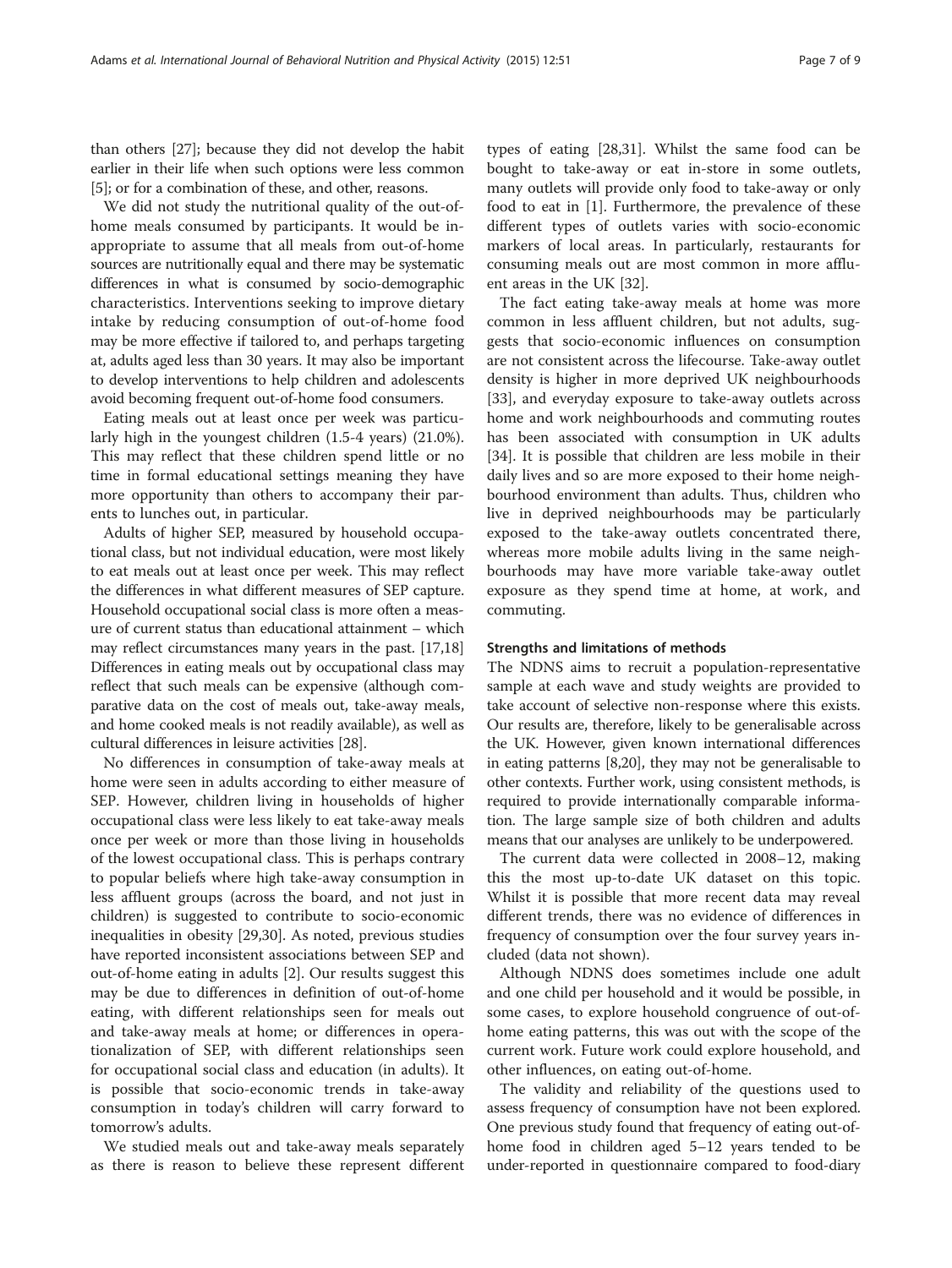<span id="page-8-0"></span>data [\[10\]](#page-9-0). Any systematic differences in interpretations across socio-demographic groups would lead to bias, but the nature of this is difficult to predict. Furthermore, the questions used do not capture the consumption of all food prepared out-of-home. Ideally, the source of all food consumed would be captured alongside food diary data. This could be included in future waves of NDNS.

Out-of-home food outlets are heterogeneous. No information was collected on the specific type of meal out or take-away outlets visited and there may be systematic differences in these across population groups. Similarly, although guidance was given on what a 'meal' is, differences in individual interpretations are likely to introduce error. Future work that disaggregates out-of-home eating using existing tools [[32\]](#page-9-0) may reveal further, interesting patterns.

We measured SEP using household occupational social class and, in adults only, age at leaving full time education. These capture two of the three most common measures of individual SEP – occupation, education and income. We were unable to use a marker of individual educational attainment in children as the great majority were still in full time education. Although household income is captured in NDNS, around 15% of the sample refused this particular question – leading to potential non-response bias. We did not include a measure of income for this reason.

It was beyond the scope of the current work to explore the relationships between frequency of eating meals out and take-away meal at home and either dietary quality or adiposity. This has been explored in other (non-UK) cohorts [3,[22\]](#page-9-0) and future work could explore these relationships further within NDNS.

#### Conclusions

We studied frequency and socio-demographic correlates of eating meals out and take-away meals at home, using data from a large, UK population-representative study. Between a fifth and a quarter of people in the UK eat meals out once per week or more, with one fifth eating take-away meals at home this frequently. Boys were more likely than girls to eat take-away meals at home frequently, but no other gender differences were found. At least weekly consumption of both types of meal peaks in early adulthood. Adults from more affluent households are more likely to eat meals out at least weekly, but children from less affluent households are more likely to eat take-away meals at home at least weekly. Interventions seeking to improve dietary intake by reducing consumption of out-of-home food may be more effective if tailored to, or targeting at, adults aged less than 30 years. It may also be important to develop interventions to help children and adolescents avoid becoming frequent consumers of out-of-home food.

#### Competing interests

The authors declare that they have no competing interests.

#### Authors' contributions

JA conceived the idea for the analysis. All authors contributed to methods development. LG and JA performed the analysis. All authors contributed to data interpretation. JA drafted the manuscript. All authors provided critical comments on the manuscript. All authors read and approved the final manuscript.

#### Acknowledgements

This paper presents independent research funded by the National Institute for Health Research (NIHR)'s School for Public Health Research (SPHR) with support from Durham and Newcastle Universities, and the NIHR Collaboration for Leadership in Applied Health Research and Care of the South West Peninsula (PenCLAHRC). The views expressed are those of the author(s) and not necessarily those of the NHS, the NIHR or the Department of Health. The School for Public Health Research (SPHR) is funded by the National Institute for Health Research (NIHR). SPHR is a partnership between the Universities of Sheffield, Bristol, Cambridge, UCL; The London School for Hygiene and Tropical Medicine; The Peninsula College of Medicine and Dentistry; the LiLaC collaboration between the Universities of Liverpool and Lancaster and Fuse; The Centre for Translational Research in Public Health, a collaboration between Newcastle, Durham, Northumbria, Sunderland and Teesside Universities.

AJA is director, CS is a senior investigator and JA and AAL are members of staff in Fuse, the Centre for Translational Research in Public Health, a UKCRC Public Health Research Centre of Excellence. Funding for Fuse from the British Heart Foundation, Cancer Research UK, Economic and Social Research Council, Medical Research Council, the National Institute for Health Research, under the auspices of the UK Clinical Research Collaboration, is gratefully acknowledged.

#### Author details

<sup>1</sup> Centre for Diet & Activity Research, MRC Epidemiology Unit, University of Cambridge, School of Clinical Medicine, Box 285 Institute of Metabolic Science, Cambridge Biomedical Campus, Cambridge CB2 0QQ, UK. <sup>2</sup>Institute of Health & Society, Newcastle University, Baddiley-Clark Building, Richardson Road, Newcastle upon Tyne NE2 4AX, UK.<sup>3</sup> Human Nutrition Research Centre, Newcastle University, William Leech Building, Claremont Place, Newcastle upon Tyne NE2 4AH, UK. <sup>4</sup>Wolfson Research Institute, Durham University, Queen's Campus, University Boulevard, Stockton on Tees, Thornaby TS17 6BH, UK.

#### Received: 6 October 2014 Accepted: 30 March 2015 Published online: 16 April 2015

#### References

- 1. Lake AA, Burgoine T, Greenhalgh F, Stamp E, Tyrrell R. The foodscape: classification and field validation of secondary data sources. Health Place. 2010;16(4):666–73.
- 2. Lachat C, Nago E, Verstraeten R, Roberfroid D, Van Camp J, Kolsteren P. Eating out of home and its association with dietary intake: a systematic review of the evidence. Obes Rev. 2012;13:329–46.
- 3. Nguyen BT, Powell LM: The impact of restaurant consumption among US adults: effects on energy and nutrient intakes. Public Health Nutrition 2014, [Epub ahead of print].
- 4. Bezerra IN, Curioni C, Sichieri R. Association between eating out of home and body weight. Nutr Rev. 2012;70(2):65–79.
- Kant AK, Graubard BI. Eating out in America, 1987–2000: trends and nutritional correlates. Prev Med. 2004;38(2):243–9.
- 6. Nielsen SJ, Siega-Riz AM, Popkin BM. Trends in Food Locations and Sources among Adolescents and Young Adults. Prev Med. 2002;35(2):107–13.
- 7. Department for Environment Food and Rural Affairs: Family Food 2012. In. London: National Statistics; 2013.
- 8. Orfanos P, Naska A, Trichopoulos D, Slimani N, Ferrari P, van Bakel M, et al. Eating out of home and its correlates in 10 European countries. The European Prospective Investigation into Cancer and Nutrition (EPIC) study. Public Health Nutr. 2007;10(12):1515–25.